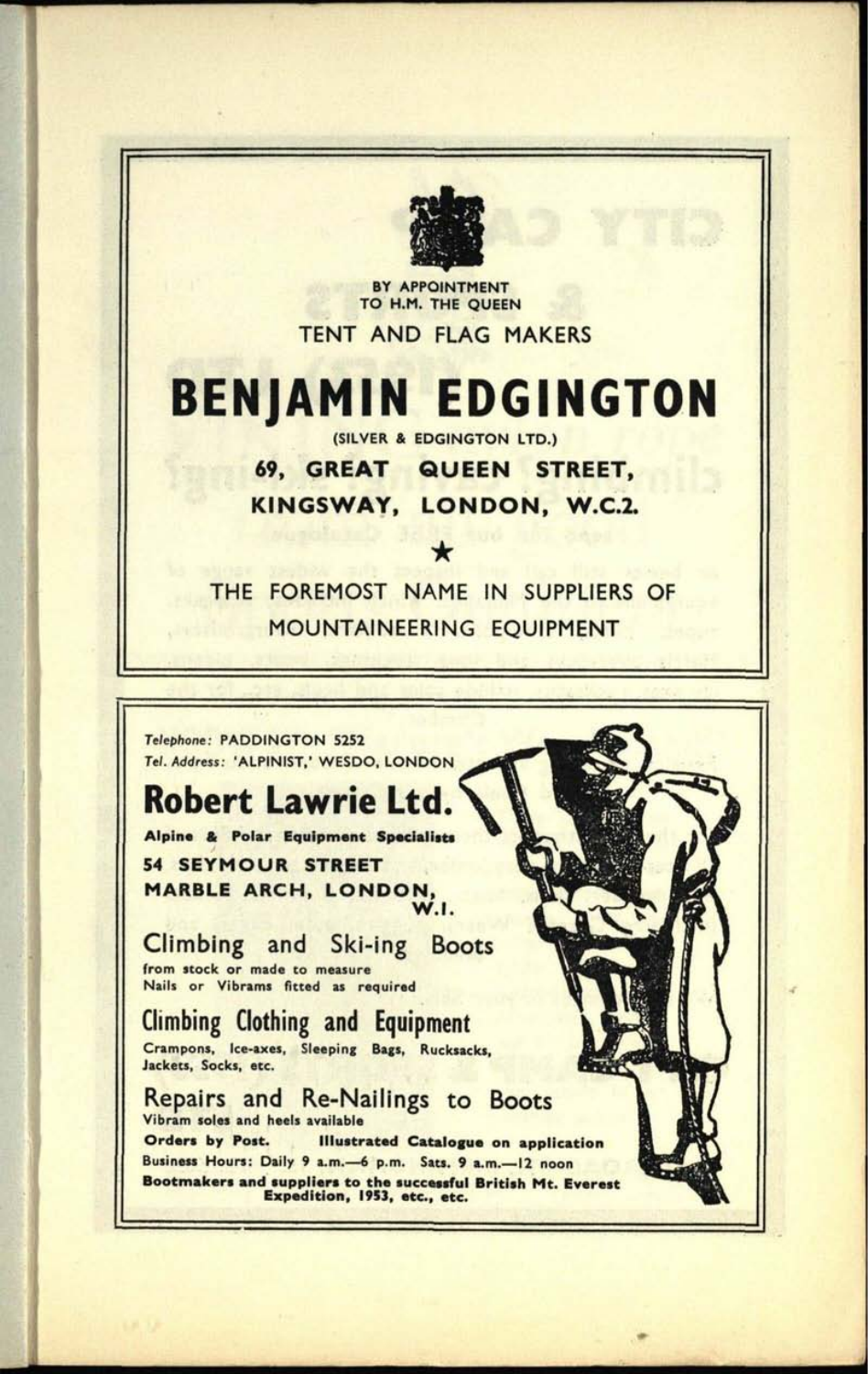# **CITY CAMP & SPORTS (1951) LTD**

# **climbing? caving? ski-ing?**

#### **send for our FREE Catalogue**

or better still call and inspect the widest range of equipment in the Midlands, which includes: Anoraks, ropes, mitts, crampons, karabiners, overtrousers, Harris oversocks and long stockings, boots, pitons, ice axes, rucksacks, Itshide soles and heels, etc., for the Climber.

Repairs, re-nailing and attachment of Commando Soles and Heels by our Expert.

For the Ski enthusiast there will be Continental Skis of all sizes-even the very junior, and all accessories as clips, wax, lacquer, skins, boots, trousers, gauntlets, jackets (including Grenfell Wear), goggles, steel edges, and bindings.

We can fit edges to your Skis.

**CITY CAMP & SPORTS (1953) LTD**

**86-87 BROAD ST., BIRMINGHAM, 15. MID. 5638**